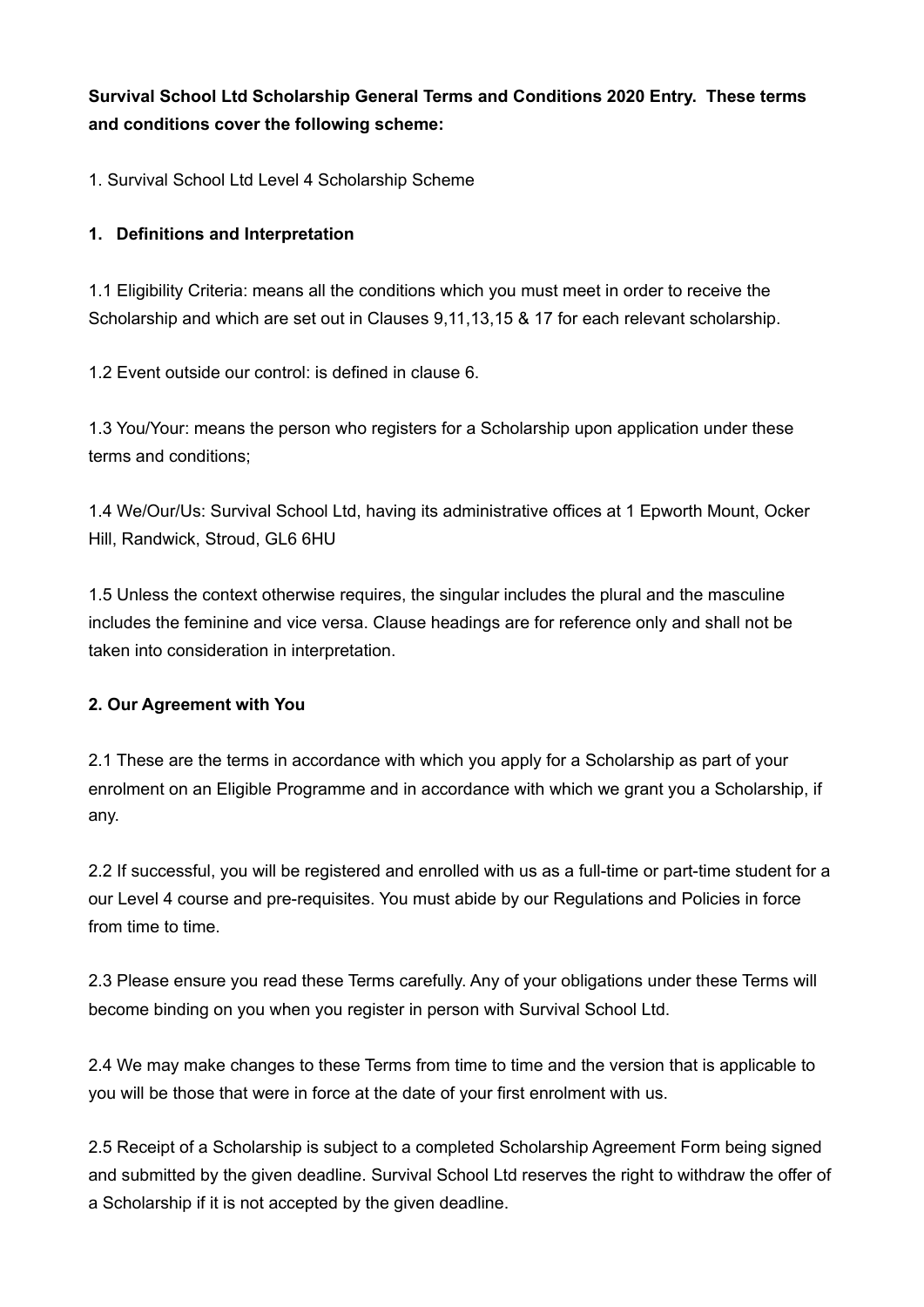2.6 Only two Scholarships will be awarded to eligible students. If you have been offered more than one Scholarship, you will be able to request which one you would prefer to receive.

2.7 If you wish to decline a scholarship offer from us prior to registering with Survival School Ltd please email info@survivalschool.co.uk. We will then withdraw our scholarship offer and confirm this in writing. Any offer of a place on one of our courses would not be affected.

## **3. Removal of a Scholarship**

3.1 We may remove the Scholarship immediately in the event that:

3.1.1 You withdraw from your programme of study; or

3.1.2 You are expelled, suspended or excluded from the whole or part of Survival School or your programme of study for academic failure; or

3.1.3 We are of the reasonable opinion that you have made any misrepresentation (whether negligently or intentionally) to us either in respect of applying for the Scholarship or during the course of and in connection with your studies at Survival School Ltd; or

3.1.4 We are of the reasonable opinion that you have acted fraudulently or dishonestly in connection with securing your Scholarship or place at Survival School Ltd.

3.2 In addition to requiring repayment in accordance with clause 4 below, in any of the circumstances set out in clause 3.1.2 or 3.1.3 above, we may also take such action against you as is permitted under our UK Law.

3.3 In the event of an intercalation, any payments will be suspended until you return and progress to the next stage of your course.

3.4 If at any stage, you decide to defer entry onto the course until the following year, then you will no longer be eligible for a Scholarship. You may apply again the following year, but an award cannot be guaranteed and you will be subject to the eligibility of whatever scheme operates in that year of entry.

3.5 Scholarships it will be withdrawn if you fail to:

3.5.1 Attend the required events

3.5.2 Demonstrate satisfactory commitment to, or do not progress satisfactory with your studies.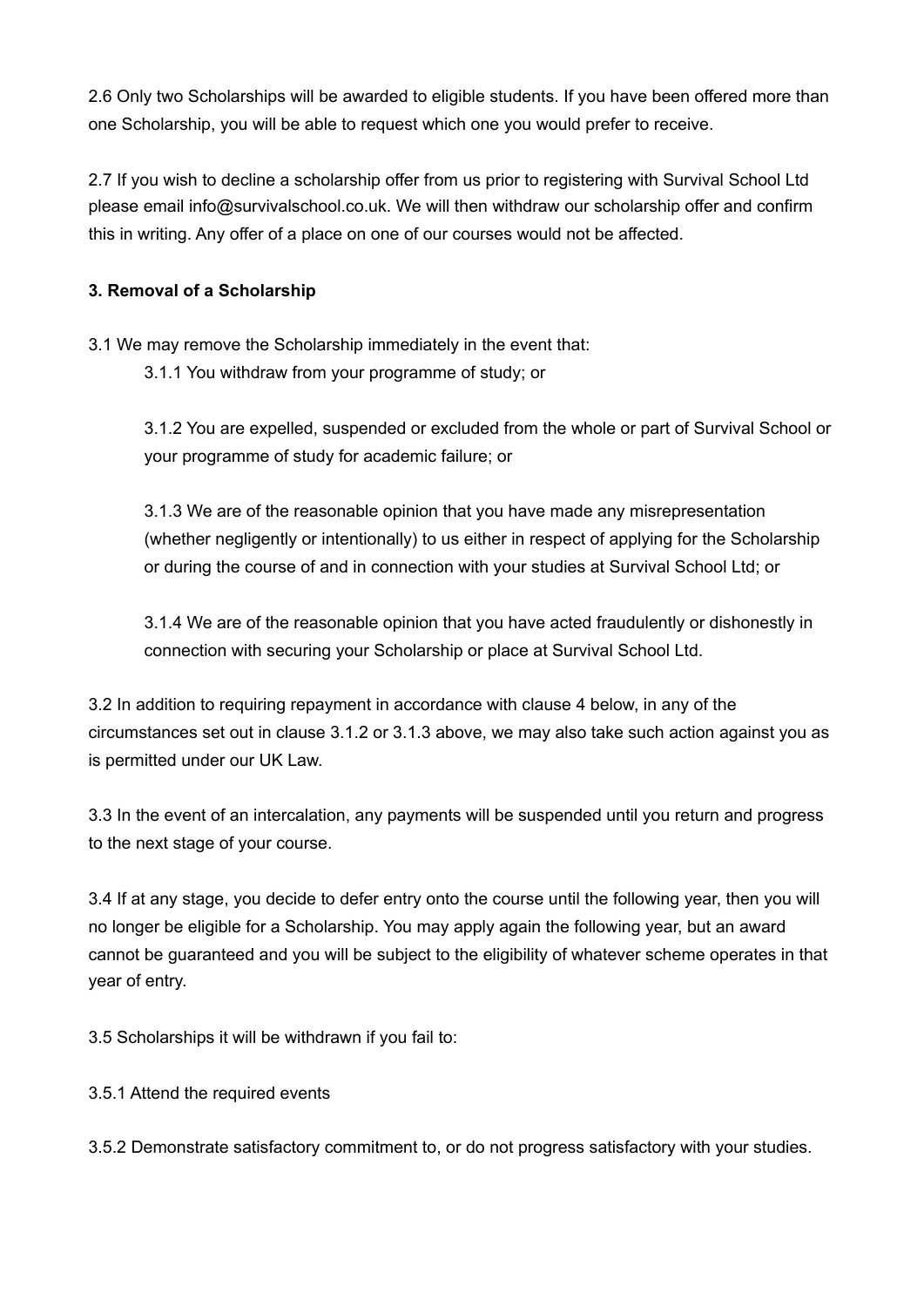3.5.3 Inform Survival School Ltd that you are receiving another scholarship or form of funding, as stated in 12.9.

## **4. Repayment of the Scholarship**

4.1 In the event that your Scholarship is removed in the circumstances set out in clause 3 above, you will be liable to pay us the monetary amount equating to your Scholarship, immediately on demand.

4.2 If we have made an error in calculating your Scholarship and as a result you have received any funds to which you were not entitled, we may request that you repay us the amount overpaid and you will be liable to repay it to us within 30 days of our demand.

4.3 In addition to any other rights we may have at law to take action against you for recovery or repayment of the amount equating to the Scholarship, the amount so outstanding will be treated by us as a sum due to us and may mean that you will not be awarded your qualification until you have made payment to us as requested.

#### **5. Marketing and Promotion**

5.1 You may be required to make yourself available at reasonable notice for any publicity and marketing campaigns which we may want to run in connection with our scholarship schemes, which may include but not be limited to public appearances, speeches, photographs, blogging and/ tweeting or interviews.

# **6. Events Outside Our Control**

6.1 We will not be liable or responsible for any failure to perform, or delay in performance of, any of our obligations under these Terms that is caused by an event outside our control.

6.2 An event outside our control means any act or event beyond our reasonable control, including without limitation strikes, lock-outs or other industrial action by third parties, civil commotion, riot, invasion, terrorist attack or threat of terrorist attack, war (whether declared or not) or threat or preparation for war, fire, explosion, storm, flood, earthquake, subsidence, epidemic or other natural disaster, or failure of public or private telecommunications networks.

6.3 If an event outside our control takes place that affects our performance of on-going obligations under these Terms:

6.3.1 We will contact you as soon as is reasonably possible to notify you; and

6.3.2 Our obligations under these Terms will be suspended and the time for performance of our obligations will be extended for the duration of the event outside our control.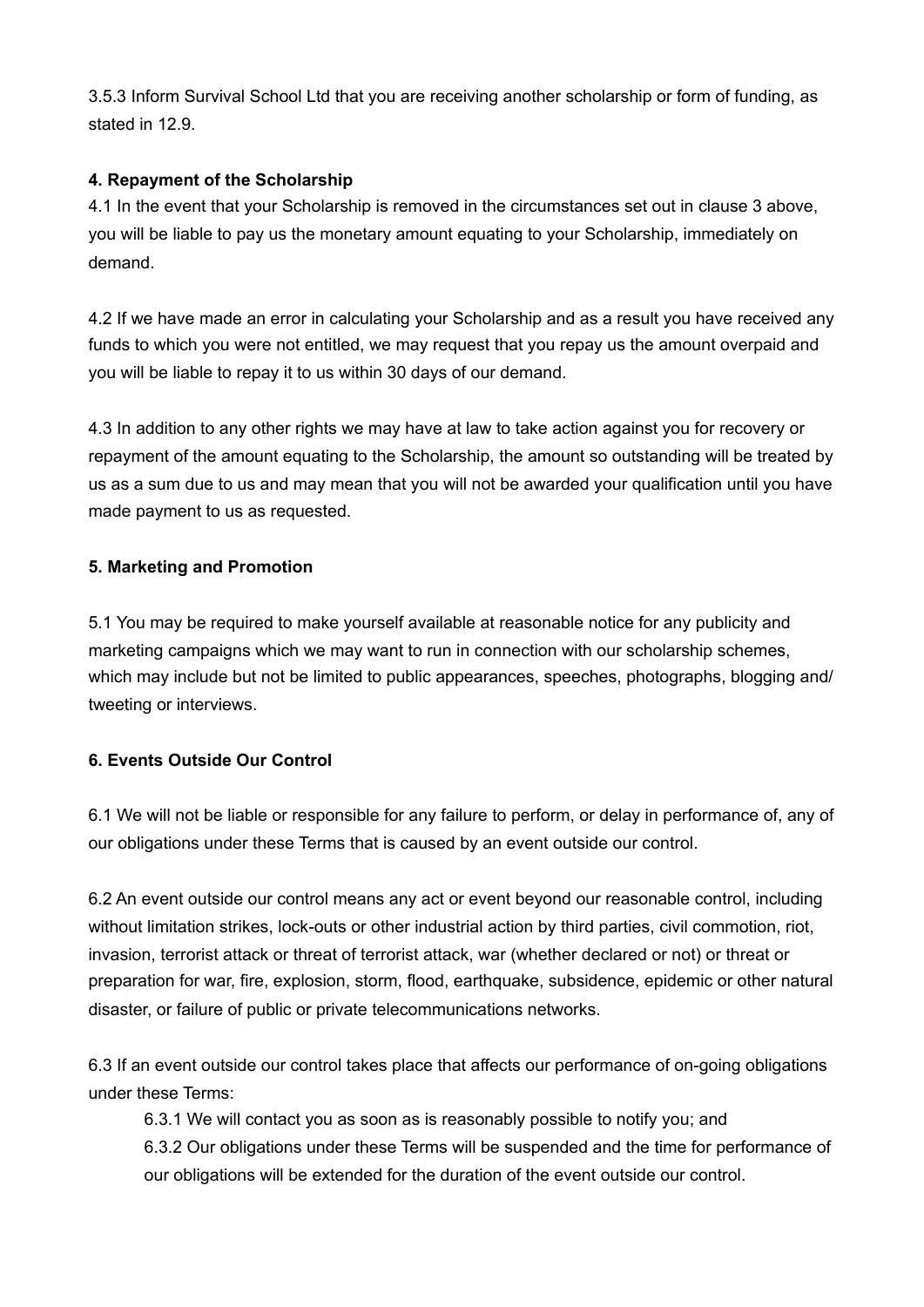#### **7. How We May Use Your Personal Information**

7.1 We will use the personal information you provide to us to administer the Scholarship scheme. We will retain all documents we receive in connection with the Scholarship scheme along with your other student records in accordance with our Data Protection Policy.

7.2 Once you are enrolled with Survival School Ltd, we will contact you using your email account. It is your responsibility to check this account regularly for important information regarding your Scholarship, and any other requests relating to the Scholarships scheme

#### **8. Other Important Terms**

8.1 We may transfer our rights and obligations under these Terms to another organisation, and we will always notify you in writing if this happens, but this will not affect your rights or our obligations under these Terms.

8.2 No other person shall have any rights to enforce any of the terms of this Scholarship scheme.

8.3 Each of the paragraphs of these Terms operates separately. If any court or relevant authority decides that any of them are unlawful, the remaining paragraphs will remain in full force and effect.

8.4 If we fail to insist that you perform any of your obligations under these Terms, or if we do not enforce our rights against you, or if we delay in doing so, that will not mean that we have waived our rights against you and will not mean that you do not have to comply with those obligations. If we do waive a default by you, we will only do so in writing, and that will not mean that we will automatically waive any later default by you.

8.5 These terms together with your Scholarship application form contain the whole agreement between us in relation to the operation of the Scholarship Scheme.

8.6 These Terms are governed by English law. You and we both agree to submit to the exclusive jurisdiction of the English courts.

# **9. Eligibility Criteria**

9.1 You are eligible to be considered for a Survival School Ltd scholarship under these Terms if you meet all these criteria:

9.1.1 You are over 18 years of age and under 25 years of age on the first day of training.

- 9.1.2 Scholarship applicants must hold a GCSE in English and Maths.
- 9.1.3 You must have finished full time secondary education.
- 9.1.4 You must be domiciled in the United Kingdom between 1st March and 1st December